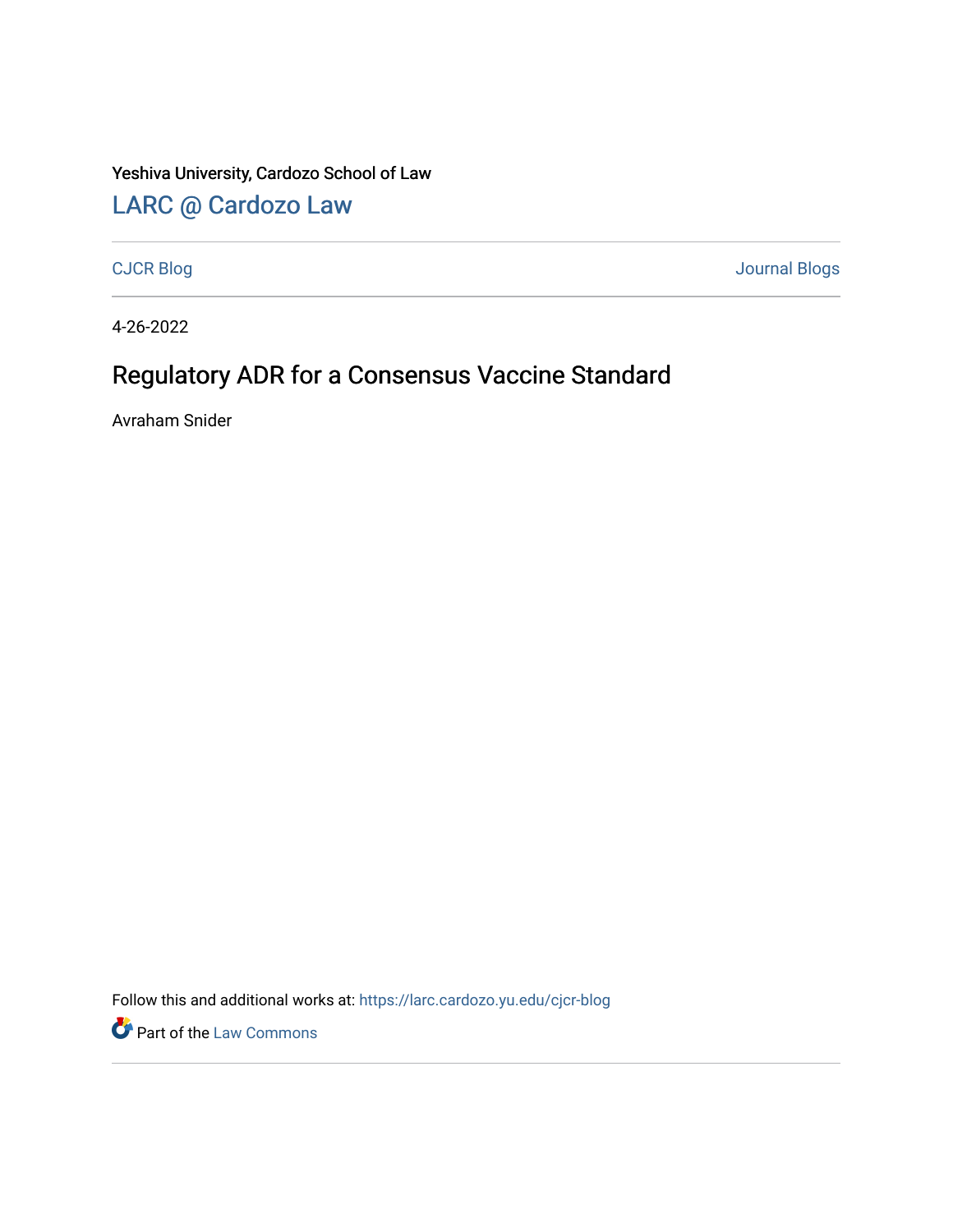#### REGULATORY ADR FOR A CONSENSUS VACCINE STANDARD

#### *Avraham Snider*

On November 4, 2021, the Occupational Safety and Health Administration ("OSHA") issued an emergency temporary standard ("ETS") mandating that businesses with over 100 employees ensure that their employees be vaccinated against COVID-19 or be tested weekly for the virus.<sup>1</sup> The temporary regulation set off a whirlwind of litigation from business groups and several state attorneys general.<sup>2</sup> The cases were consolidated and received different rulings from the Fifth and Sixth Circuits, leading the U.S. Supreme Court to step in.<sup>3</sup> In a per curium opinion ("NFIB case"), the Supreme Court found that a statute on workplace hazards did not justify a mandate that would have required more than eighty million workers to be vaccinated against the coronavirus or be tested weekly.<sup>4</sup> The Court also stressed the broad reach of the mandate. The majority opinion noted that Congress had not authorized the agency to create a mandate that "draws no distinctions based on industry or risk of exposure to COVID-19," adding that it was "a significant encroachment into the lives—and health—of a vast number of employees."<sup>6</sup> However, the majority said that more tailored regulations may be lawful, given that "most lifeguards and linemen face the same regulations as do medics and meatpackers."<sup>7</sup>

Following the Court's decision, OSHA revoked the temporary standard but stated, "Although OSHA is withdrawing the Vaccination and Testing ETS as an enforceable emergency temporary standard, OSHA is not withdrawing the ETS to the extent that it serves as a proposed rule . . . or otherwise affect[s] the status of the notice-and-comment rulemaking commenced by the Vaccination and Testing ETS."<sup>8</sup> Presumably, this means that OSHA intends to proceed with a vaccine mandate as a permanent rule through its standard notice and comment rulemaking procedures.

Rulemaking involving controversial issues of public interest tends to garner a significant number of comments that the agency must address. Under the Administrative Procedures Act ("APA"), agencies must give the public the opportunity to offer their "data, views, or arguments" for the agencies' consideration. $9$  When rules are challenged on judicial review, courts have required agencies to demonstrate that they have considered and responded to any comment that

<sup>&</sup>lt;sup>1</sup> Lauren Hirsch, *U.S. Sets Jan. 4 Vaccination Deadline for Big Private Employers*, N.Y. TIMES (Nov. 12, 2021), https://www.nytimes.com/2021/11/04/business/biden-vaccine-mandate-osha.html [https://perma.cc/9R7P-RLE5].

<sup>&</sup>lt;sup>2</sup> Charlie Savage, *Challenges to Workplace Vaccine Mandate Moved to Appeals Court in Cincinnati*, N.Y. TIMES (Nov. 16, 2021), https://www.nytimes.com/2021/11/16/us/politics/biden-vaccine-mandate-osha-ohio.html [https://perma.cc/G7WC-33F6].

<sup>3</sup> Adam Liptak, *Supreme Court to Hold Special Hearing on Biden Vaccine Mandates*, N.Y. TIMES (Dec. 22, 2021), https://www.nytimes.com/2021/12/22/us/politics/osha-vaccine-mandate-supreme-court.html [https://perma.cc/TUY7-GG25].

<sup>4</sup> Nat'l Fed'n of Indep. Bus. v. Dep't of Lab., Occupational Safety & Health Admin., 142 S.Ct. 661 (2022) (per curium).

<sup>5</sup> *Id.* at 664.

<sup>6</sup> *Id.* at 665.

<sup>7</sup> *Id.* at 664.

<sup>8</sup> *COVID-19 Vaccination and Testing; Emergency Temporary Standard* [Interim Rule Withdrawal, 87 Fed. Reg., at 3928–29], FED. REG. (Jan. 26, 2022), https://www.federalregister.gov/documents/2022/01/26/2022-01532/covid-19 vaccination-and-testing-emergency-temporary-standard [https://perma.cc/A2HD-3D5K].

<sup>9</sup> 5 U.S.C. § 553.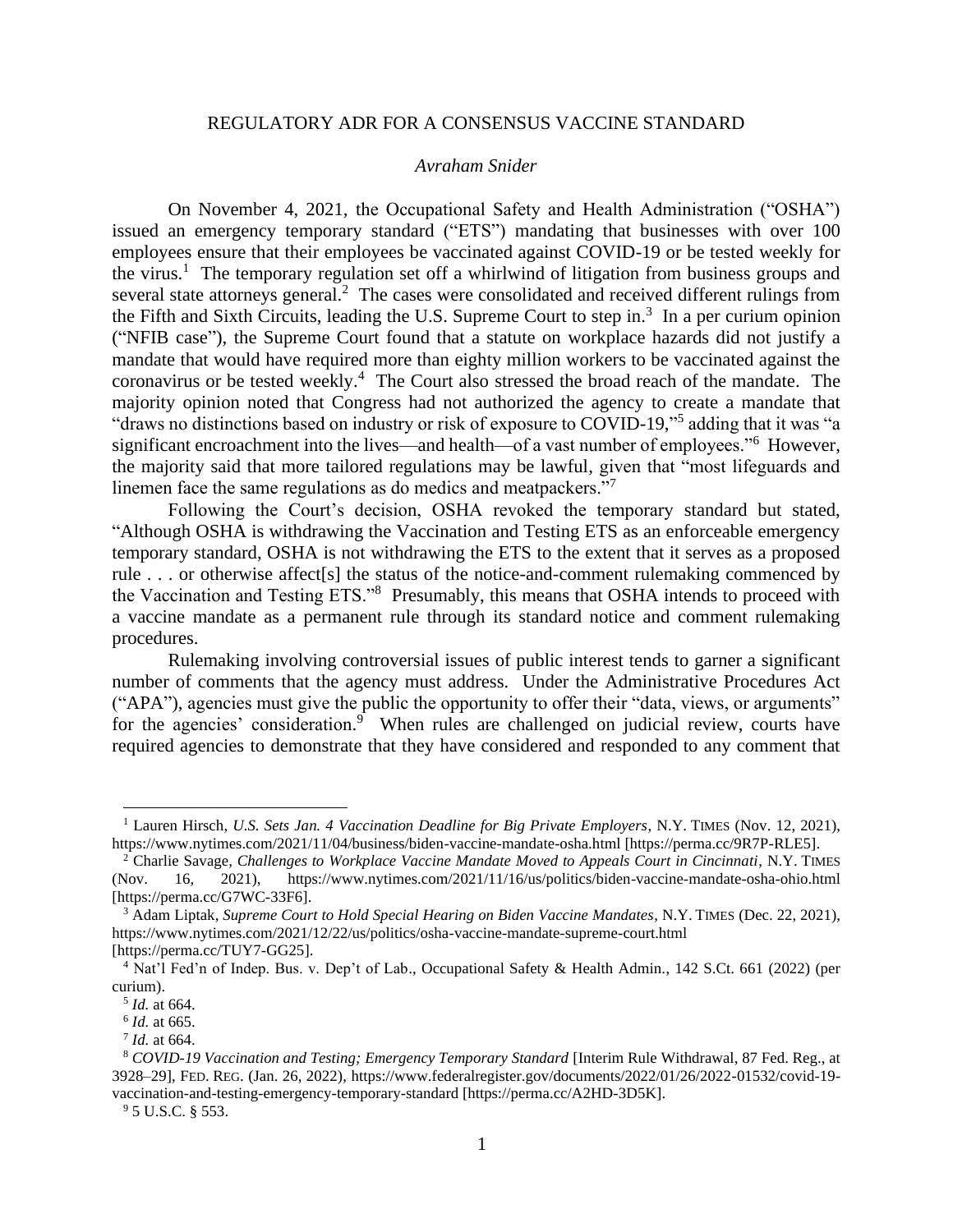raises a significant issue.<sup>10</sup> With advances in technology and the movement of comments online in  $2003$ ,<sup>11</sup> controversial rules have garnered large numbers of comments, ranging from hundreds of thousands to millions. <sup>12</sup> While many of the comments are duplicative, fraudulent, or misidentified, the agency must still determine how to manage the multitude of responses.<sup>13</sup> While there is no way of knowing how many comments the OSHA rule would receive, presumably, mass comment campaigns will be waged in an effort by opposing groups to prevent OSHA from regulating this hot button issue. This will likely delay the promulgation of the final rule and drain the agency's resources.

However, a form of regulatory ADR may help OSHA create a rule with direct input from business groups that would reduce the need for comments and prevent litigation over the agency's final rule. Negotiated rulemaking is the process by which an agency, with the assistance of one or more neutral advisers, assembles a committee of representatives of all affected interests to negotiate a proposed rule.<sup>14</sup> The goal of the process is to reach a consensus on the text of a proposed rule that all parties can accept. The members of the negotiated rulemaking committee determine what factual information or other data are necessary for them to make a reasoned decision, develop and analyze the information, examine the legal and policy issues involved in the regulation, and reach a consensus on the recommendation to propose to the agency.<sup>15</sup> Negotiated rulemaking has largely fallen out of vogue with federal agencies and has been rarely used in recent years, aside from when mandated by statute.<sup>16</sup>

The statute establishing the framework for negotiated rulemaking is the Negotiated Rulemaking Act ("NRA").<sup>17</sup> The NRA does not require the use of negotiated rulemaking; rather, it clarifies agency authority and encourages agency use of the process, allowing each agency the choice of whether to employ it.<sup>18</sup> Negotiated rulemaking supplements—not replaces—the notice and comment process. As opposed to drafting a rule and changing it in response to comments, negotiated rulemaking allows the regulated entities to assist in drafting the proposed rule and

<sup>10</sup> Perez v. Mortg. Bankers Ass'n, 575 U.S. 92, 96 (2015) ("An agency must consider and respond to significant comments received during the period for public comment.").

<sup>11</sup> *About the eRulemaking Initiative*, REGULATIONS.GOV, https://www.regulations.gov/about [https://perma.cc/LQG6- 7ZE3] (last visited Feb. 3, 2022).

<sup>12</sup> *See e.g.*, Paul Hitlin, Kenneth Olmstead, & Skye Toor, *Public Comments to the Federal Communications Commission About Net Neutrality Contain Many Inaccuracies and Duplicates*, PEW RSCH. CTR. (Nov. 29, 2017), https://www.pewresearch.org/internet/2017/11/29/public-comments-to-the-federal-communications-commission-

about-net-neutrality-contain-many-inaccuracies-and-duplicates/ [https://perma.cc/CU54-CLBN]. When the U.S. Federal Communications Commission (FCC) considered regulations regarding net neutrality in 2014 and 2017, over twenty-one million comments were submitted. However, many of the comments were fraudulent and duplicative. For example, of the 21.7 million comments posted, 94% were submitted multiple times, and 57% of the comments were from either duplicate email addresses or temporary email addresses.

<sup>13</sup> *Managing Mass, Computer-Generated, and Falsely Attributed Comments*, ADMIN. CONF. U.S. (June 30, 2021), https://www.acus.gov/recommendation/managing-mass-computer-generated-and-falsely-attributed-comments [https://perma.cc/7MY6-AH2Y].

<sup>14</sup> Jeffrey S. Lubbers, *Achieving Policymaking Consensus: The (Unfortunate) Waning of Negotiated Rulemaking*, 49 S. TEX. L. REV. 987 (2008).

<sup>15</sup> Philip J. Harter, *Assessing the Assessors: The Actual Performance of Negotiated Rulemaking*, 9 N.Y.U. ENV'T L. J. 32, 33 (2000).

<sup>16</sup> *See generally* Lubbers, *supra* note 14.

<sup>&</sup>lt;sup>17</sup> See Negotiated Rulemaking Act, 5 U.S.C. §§ 561–71.

<sup>18</sup> *Id.*; *see also* 5 U.S.C. § 561 ("Nothing in this subchapter should be construed as an attempt to limit innovation and experimentation with the negotiated rulemaking process or with other innovative rulemaking procedures otherwise authorized by law.").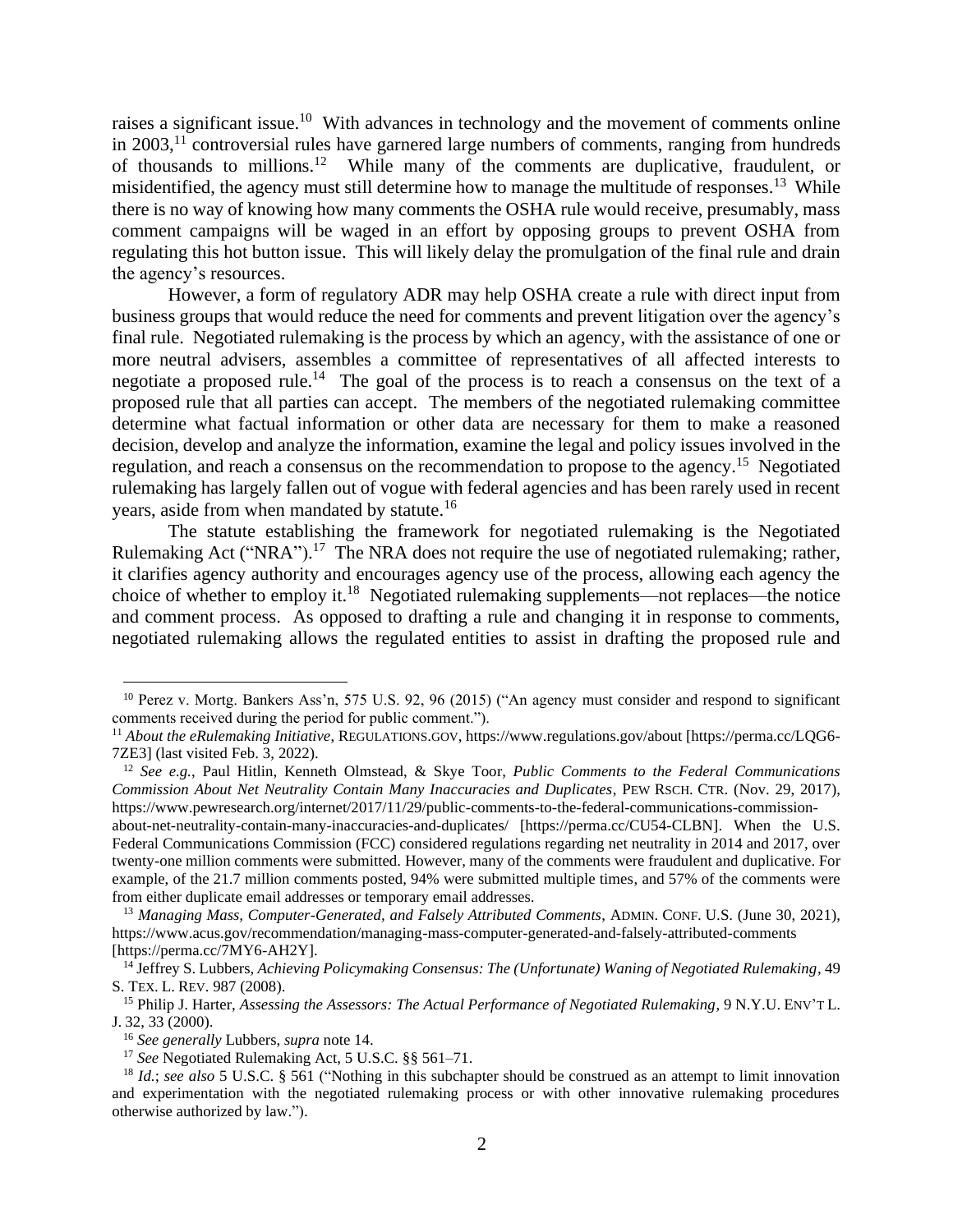participate in a presumably shorter comments process.<sup>19</sup> In determining whether to engage in negotiated rulemaking, agencies consider the factors that generally lead to successful outcomes, such as whether there are a limited number of identifiable interests, whether there is a reasonable likelihood that a balanced representative committee can be convened, and whether there is a reasonable likelihood that the committee can arrive at a consensus.<sup>20</sup>

Negotiated rulemaking is believed to save time and expense from the overall rulemaking process by initially bringing together groups representing disparate interests, so that concerns can be voiced before a rule is developed.<sup>21</sup> The early discussions aim to reduce the number of comments that agencies receive on the back end, hopefully decreasing the agency's workload in responding to comments.<sup>22</sup> Importantly, for controversial rules, getting the affected parties on board may be very helpful in preventing the agency from having to deal with a cascade of comments. Negotiated rulemaking also reduces expensive litigation over the final rule by having stakeholders play a role in developing the rule.<sup>23</sup>

However, serious roadblocks stand in the way of a successfully negotiated vaccine rule. First, there is a multitude of affected parties, each of whom will want a seat at the negotiating table, making it exceedingly difficult to create a balanced, manageable committee to negotiate the proposed rule. The OSHA temporary standard was challenged in every judicial circuit, totaling hundreds of litigants.<sup>24</sup> The case that the 6th Circuit heard was a consolidation of thirty-four cases from across the country, often with multiple parties making the challenge.<sup>25</sup> Additionally, several Republican-led states filed lawsuits challenging the rule.<sup>26</sup> This multitude of litigants only reflects the plaintiff's side of the dispute. Considering the other side, there would seem to be many parties in favor of creating a vaccine rule, such as labor unions.<sup>27</sup> Such groups would likely want to be included in the rulemaking committee to ensure their views are considered. These broad and deeply held interests will, no doubt, make it very difficult to form a balanced committee that would be small enough to create a workable environment for negotiations.

Negotiated rulemaking is typically understood to work best when there are a limited number of parties involved; this is evident in the NRA, which recommends limiting the number of participants in the rulemaking committee to twenty-five members.<sup>28</sup> Given the large number of parties that would be affected by the OSHA rule, it would seem almost impossible to strike the right balance between ensuring that the parties' interests are fairly represented and creating a workable negotiating environment.

<sup>28</sup> 5 U.S.C. § 565(b).

<sup>19</sup> Lubbers, *supra* note 14, at 991.

 $20\,5$  U.S.C. §§ 563a (1)–(6).

<sup>21</sup> Philip J. Harter, *Negotiating Regulations: A Cure for the Malaise?*, 71 GEO. L. J. 1, 28–30 (1982).

<sup>22</sup> Julia Kobick, *Negotiated Rulemaking: The Next Step in Regulatory Innovation at the Food and Drug Administration?*, 65 FOOD & DRUG L. J. 425, 432 (2010).

<sup>23</sup> Harter, *supra* note 15, at 51.

<sup>&</sup>lt;sup>24</sup> Notice of Filing with the Judicial Panel on Multidistrict Litigation, BST Holdings v. OSHA, Docket No. 21-60845 (5th Cir. Nov 05, 2021), https://pacer-documents.s3.amazonaws.com/200/21-60845/00506094112.pdf.

<sup>25</sup> Savage, *supra* note 2.

<sup>26</sup> Robert Iafolla, *Covid Shot-or-Test Rule Opponents Press Supreme Court for Stay*, BLOOMBERG L. (Jan. 3, 2022, 1:11 PM), https://news.bloomberglaw.com/daily-labor-report/covid-shot-or-test-rule-opponents-press-supremecourt-for-stay [https://perma.cc/84R6-V3ES].

<sup>27</sup> Spencer Kimball, *Labor Unions Sue Biden Administration to Expand Covid Vaccine Mandates and Cover Smaller Businesses*, CNBC (Nov. 15, 2021, 12:05 PM), https://www.cnbc.com/2021/11/15/biden-vaccine-mandate-unionssue-to-include-more-covid-protections.html [https://perma.cc/65Y7-2DKP].